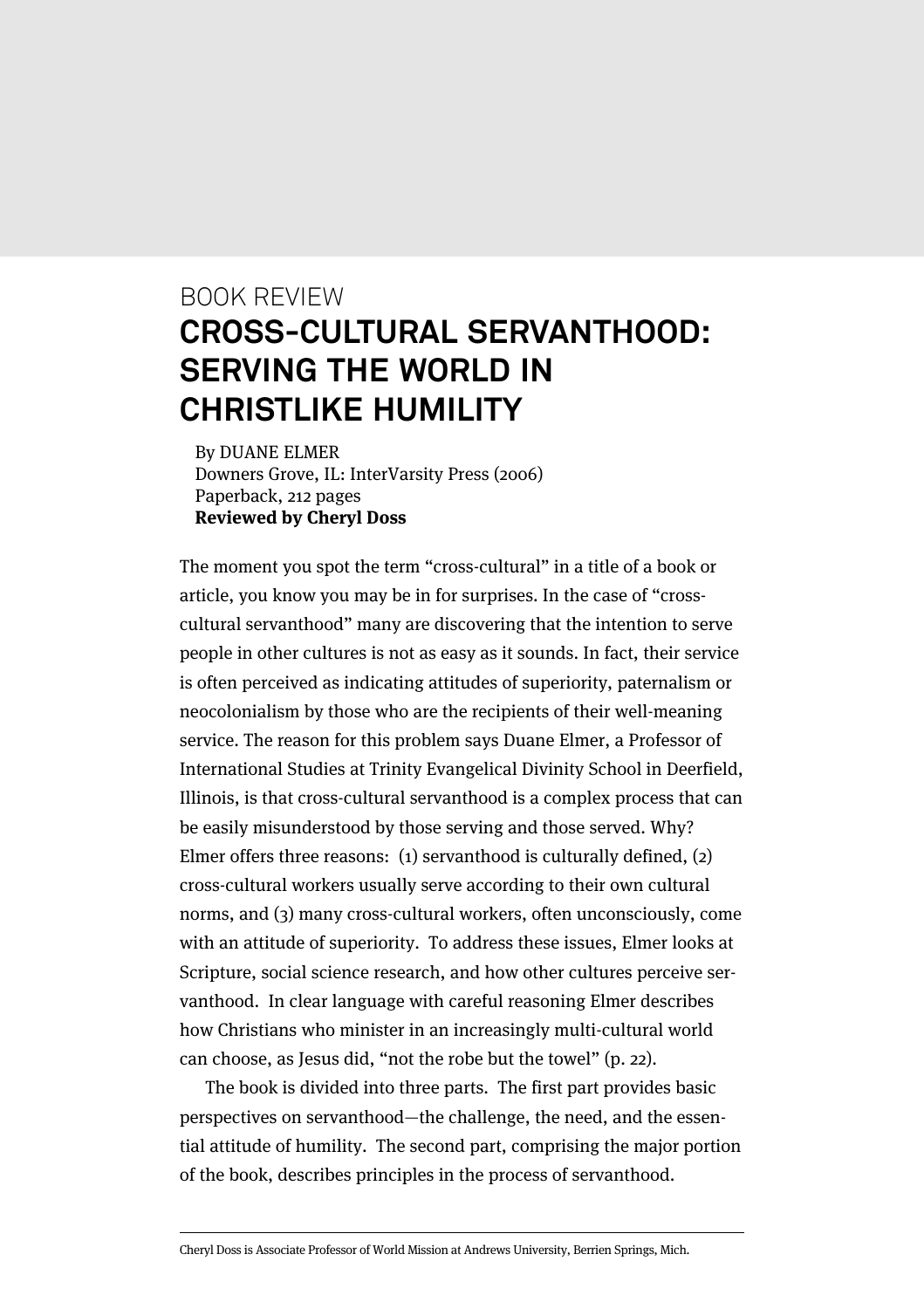Beginning with clear definitions, Elmer shapes each chapter around pertinent biblical teaching and relevant cross-cultural skills, all helpfully illustrated with numerous stories from his and other's mission experiences. The third section of the book looks at specific challenges in servanthood: issues of leadership, power, and mystery. Part three concludes with the story of Joseph, a case study in servanthood.

The process of servanthood that Elmer advocates begins with openness, the ability to welcome people into your presence and make them feel safe. Notice that Elmer sees openness not as a personality trait or temperament, but as an ability that can be learned by a Christian willing to be a servant. In the cross-cultural setting, openness is the ability to give oneself to others in culturally appropriate ways. Many who would characterize themselves as open or open-minded will discover that openness goes against the human tendency to make quick judgments to categorize people based on surveying visible features in an initial encounter. In cross-cultural situations, this automatic response mechanism boycotts our ability to accept others as they are. In contrast to our tendency to judge, Jesus called on his disciples to "stop judging by mere appearances" (John 7:24). Openness thus requires a willingness to suspend judgment and tolerate ambiguity until we can see the pieces of the cultural puzzle fit together.

Acceptance flows from this openness to cultural differences. Cultural differences are often difficult to accept. They affect relationships at a very deep level that is at first difficult to spot. When we encounter patterns of behavior that we are not used to, it is easy to characterize such behaviors as "wrong" or "stupid" (it does not make sense) until we get to know the new culture. In the meantime, we may have to be patient as we commit cultural mistakes in the process of functioning in a new culture. Because God values and accepts all people, cross-cultural servants will communicate acceptance and esteem of others through language learning and fighting personal ethnocentrism. It is this effort to communicate acceptance that is the basis for trust.

Trust is essential for relationship-building. In cross-cultural relationships there are plenty of minefields to undermine trust. Elmer has plenty of good examples that make it very clear how fragile trust actually is. Nevertheless, the Scriptures exhort us to "make every effort to keep the bond of unity of the Spirit through the bond of peace" (Ephesians 4:3). Growing trust requires time, emotional risk, and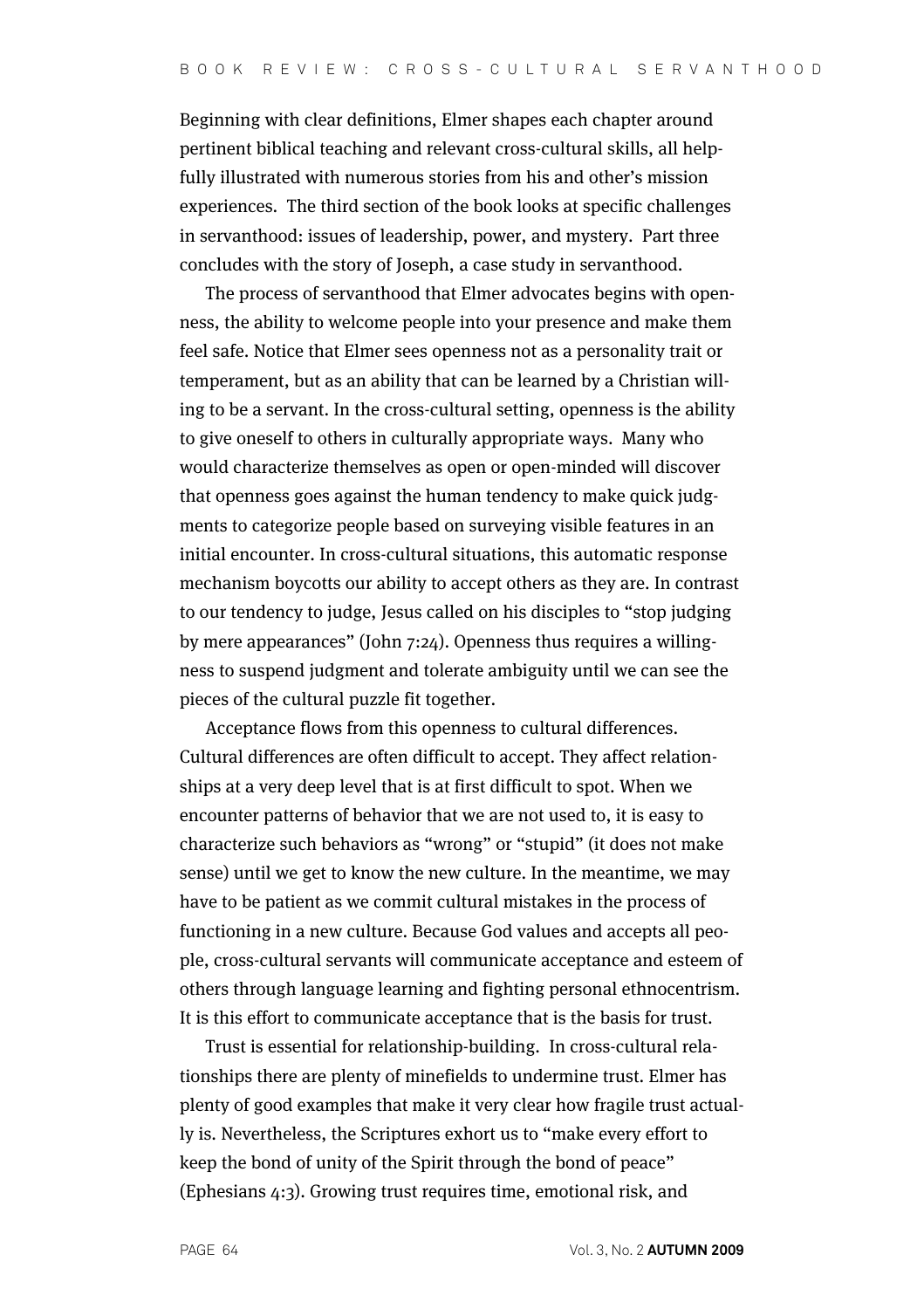actions that are trustworthy from the other person's perspective. Relationship building almost always involves some conflict. Utilizing culturally appropriate conflict-resolution trust-repairing strategies (often indirect, requiring a mediator) will help to build trust.

The ability to learn about, from, and with others comprises the fourth step to servanthood. God's common grace gives every person dignity and worth. Learning about another culture, its history and values, its language, practices, and traditions, is a natural step to begin with so we can check and correct our expectations. But it is not enough and, often dangerous because it may blind us. True learning happens in relationships. Cross-cultural workers can only be servants if they affirm others' worth by learning from and with them, leading to authentic partnerships that are culturally sensitive. Such relationships are not possible without learning how to listen deeply, to "build face" through dialogue even when confronted with what looks like a mistake.

Cross-cultural understanding, the fifth step, requires the ability to take the other's perspective, to see the good in the local culture, and to stop comparing in ethnocentric ways. Finally, true service evolves as we are willing to become "like Christ to others" (p. 144), willing to serve with empowering humility. When we are open, accepting and trustworthy, able to learn from and understand others, then the ability to serve can become a reality.

Elmer emphasizes that each of these six steps and practices are abilities, thus can be chosen and developed. While this book is written in a very accessible style, it is not a particularly easy book to read if one absorbs it deeply. To truly become a servant as Elmer describes requires a willingness to critique oneself, humbly and radically relinquishing cherished attitudes and hidden beliefs. Ethnocentrism is deeply rooted and insidious in every human heart.

How does the concept of servanthood apply to Christian leaders? For Elmer this is a problematic question and a topic he would rather avoid. It is only in chapter 11 that he is willing to speak about leadership in relationship to servanthood. Surprisingly, he speaks against the term "servant" in connection with leaders, which he feels has been misused to mask many un-servant-like leadership practices and self-deception in the Christian church. Some leaders who freely use the word "servant" are in fact "tyrants, dictators, self-aggrandizers, and benevolent oppressors" (p. 156). Moreover, Elmer warns against the common